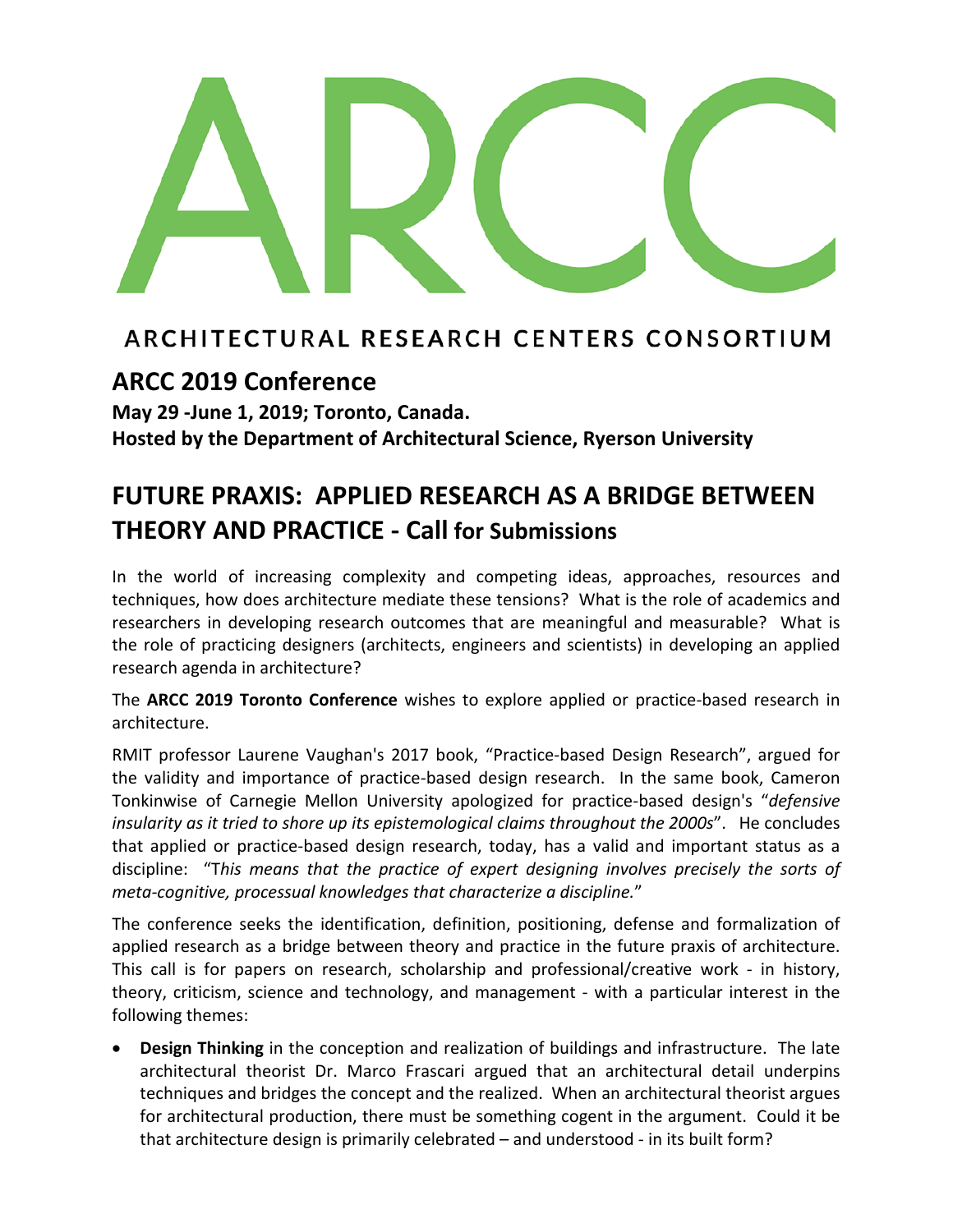- **Applied History,** a term first used by political scientist and historian Benjamin Shambaugh in 1909, saw a re-emergence in 1974 when Harvard University historian Ernest May used history to improve policy making by studying precedents to understand and examine the challenges of the present. Architecture, rooted in history, can benefit from such an applied approach and can answer to the criticism that questions the practical applications of architectural history and theory.
- The role of the built environment in the **Production of Culture** as our buildings project the ideals of the individuals and groups whom inhabit them, the study of such reveals much about ourselves that might not at first be apparent. Cultural and humanities-orientated research in architecture might leverage history, social interaction, formal artifacts and the effects of built form on human relationship structures. Can it be that understanding the role of buildings in the construction of multiple scales of cultural identity can help us understand who we are?
- **Autonomous and Smart** buildings, and Infrastructure. The late Dr. Stephen Hawking (and the billionaire Elon Musk) cautioned us against AI and even predicted an apocalyptic end of the human race. Could AI be the salvation for future buildings and infrastructure, in an industry that still builds very much by hand, or does it represent a curse?
- **Environmental Stewardship** of buildings and infrastructure. The Iroquois believe that the decisions we make today should result in a sustainable future seven generations away. Can we, as designers, affect such a future without resorting to certifications and checklists? Is there something very meaningful and measurable in this First Peoples' refrain and their approach to the world around us?
- Fabrication as centered on **Resource and Process Management**. Future makers, fabricators and constructors continue to be engaged in the application of management, design, and technical skills for the design and integration of systems, the execution of architectural designs, the improvement of manufacturing and assembly processes, and the management and direction of physical and/or technical functions of a project, firm or organization. What are the ways of managing the project, firm or organization in the future age where ideas and making are becoming much more digitized?
- Practicum-focused **Pedagogy**, which bridges theory and practice, and is the hallmark of professional education. Clinical skills education is the keystone in medical schools, as are moot courts in law schools and laboratories in STEM education. In architecture, the Studio is meant to be this juncture, but increasingly the Studio has move from a medium of applied learning to that theoretical explorations and speculations. Can applied research re-inform the Studio, and return it to its keystone relevance?
- **Architecture for Health and Well-Being**, exploring the impact of the built environment on human health, satisfaction, and well-being. In particular, this theme seeks holistic approaches to promote healthier lifestyles, facilitate health-supporting human behaviors in buildings, as well as link design with health-outcomes. Projects exploring the relationship between architecture, urban design, and public health are also sought.
- **Open Category**, including papers and projects with origins not specifically related to the categories above that offer interesting perspectives on the larger conference theme.